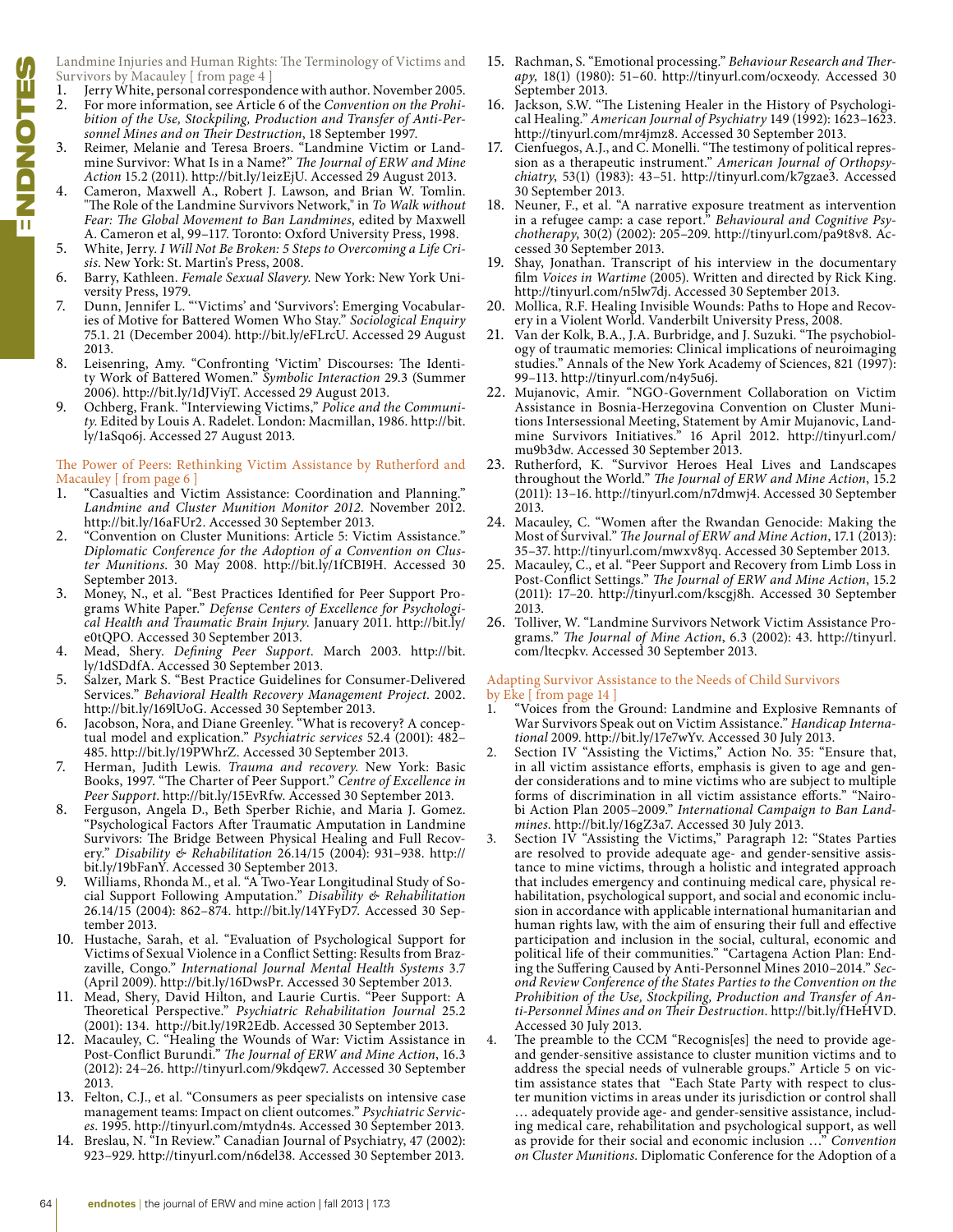Convention on Cluster Munitions, 30 May 2008. http://bit.ly/ZU-HA2Q. Accessed 1 August 2013.

- 5*. Convention on the Rights of Persons with Disabilities*. United Nations. http://bit.ly/6yIrm. Accessed 11 September 2013.
- 6. "Child Landmine Survivors: An Inclusive Approach to Policy and Practice." *Save the Children*. 2000. http://bit.ly/13WQSin. Accessed 30 July 2013.
- 7. Nicolas E. Walsh & Wendy S. Walsh. "Rehabilitation of landmine victims – the ultimate challenge." *Bulletin of the World Health Organization* 2003. http://bit.ly/lYllar. Accessed 30 July 2013.
- 8. Watts, Hugh G. "The consequences for children of explosive remnants of war: Land mines, unexploded ordnance, improvised explosive devices and cluster bombs." *Journal of Pediatric Rehabilitation Medicine: An Interdisciplinary Approach* 2 (2009): 217–227. http:// bit.ly/1ew8FkZ. Accessed 9 September 2013.
- 9. "Connecting the Dots, Detailed Guidance: Victim assistance in the Mine Ban Treaty and the Convention on Cluster Munitions & the Convention on the Rights of Persons with Disabilities." *Cluster Munition Coalition* and the *International Campaign to Ban Landmines* (2011). http://bit.ly/16zlHs9. Accessed 30 July 2013.
- 10. "Impact of Economic Strengthening Programs on Children: a review of the evidence." *Child Protection in Crises Network Livelihoods and Economic Strengthening Taskforce.* 2011. http://bit. ly/14yJ3v6. Accessed 30 July 2013.
- 11. "The State of the World's Children 2013: Children with Disabilities." *UNICEF*. http://uni.cf/1bG0mEo. Accessed 30 July 2013.

### Masculinity: The Unseen Barrier in Survivor Assistance by Duprat and Peçak [ from page 18

- 1. In line with the Nairobi Action Plan adopted in 2004 and the *Convention on Cluster Munitions*, the definition of victims includes not only the persons directly impacted by landmines, cluster munitions and other ERW (mainly men and boys), but also affected families and communities, which include those living with, depending on and becoming caregivers of survivors (mainly women and girls).
- 2. "Masculinities: Male Roles and Male Involvement in the Promotion of Gender Equality." *UNICEF*. 2005. http://uni.cf/14ruJ97. Accessed 4 September 2013.
- 3. Calza Bini, A. and A. Massleberg, "Gender-sensitive victim assistance." *The Journal of ERW and Mine Action*, 15.2 (2011). http://tinyurl.com/mqdztk8. Accessed 5 August 2013.
- 4. "Fact Sheet: The Impact of Mines/ERW on Children." *Landmine and Cluster Munition Monitor* (December 2012). http://tinyurl. com/lyjph3z. Accessed 5 August 2013.
- 5. "Gender and Landmines from Concept to Practice." *Swiss Campaign to Ban Landmines*. 2008. http://tinyurl.com/ks6gpy8. Accessed 25 June 2013.
- 6. Moyes and Vannachack. "A Study of Scrap Metal Collection in Lao PDR." *GICHD*. 2005. http://tinyurl.com/k3aahgs. Accessed 10 July 2013.
- 7. "Child Landmine Survivors: An Inclusive Approach to Policy and Practice." *Save the Children*. 2000. http://tinyurl.com/ny9bqnb. Accessed 25 June 2013.
- 8. "Conflict, Peacebuilding, Disarmament, Security: Gender perspectives on landmines." *UN Department for Disarmament Affairs.* March 2001. http://tinyurl.com/kku5p9r. Accessed 5 August 2013.
- 9. This information was shared with GMAP during focus group discussions within a gender baseline assessment of the Mine Action Programme in South Sudan (2013). The report cannot be shared with external stakeholders without prior authorization from the UNMAS Director.
- 10. Meekosha, H. "Gender and Disability." (April 2004). http://tinyurl. com/mytyf22. Accessed 5 August 2013.
- 11. "Art-therapy and sport for landmine survivors during summer camps in Tajikistan." *Tajikistan Mine Action Centre* (29 November–3 December 2010). http://tinyurl.com/lwzbdtc. Accessed 5 August 2013.

#### Rehabilitation for Gazan Children and Young Adults by Uršič and Gačnik [ from page 22

- 1. "Gaza Strip Initial Health Needs Assessment." *World Health Organization*. 16 February 2009. http://tinyurl.com/kurog2h. Accessed 25 July 2013.
- 2. "Palestinians continue to suffer from Israeli blockade of Gaza." *Press TV*. 20 June 2013. http://tinyurl.com/nyvwnbf. Accessed 25 July 2013.
- 3. "Gaza Strip." *The World Factbook*. 22 August 2013. http://1.usa. gov/9icmrC. Accessed 4 September 2013.
- 4. "Easing the Blockade." *United Nations Office for the Coordination of Humanitarian Affairs occupied Palestinian territory.* March 2011. http://bit.ly/gbmHnB. Accessed 4 September 2013.
- 5. "Field Update on Gaza from the Humanitarian Coordinator." *United Nations Office for the Coordination of Humanitarian Affairs*. 27–29 January 2009. http://tinyurl.com/kwfzncg. Accessed 25 July 2013.
- 6. "Situation report: Gaza." *World Health Organization*. 22 November 2012. http://bit.ly/15RdX8F. Accessed 8 August 2013.
- 7. "Al-Amath Pilot Program." *Al-Amath Charitable Society.* http://bit. ly/17zQfcC. Accessed 8 August 2013.
- 8. Almeghari, Rami. "Long road to rehabilitation for Gaza's amputees." *The Electronic Intifada*. 20 February 2009. http://tinyurl.com/ khlk5to. Accessed 25 July 2013.

# Demining Quality Management: Case Studies from Jordan by Odibat [ from page 26 ]<br>1. **Condition**

- 1. "Operational Quality Management." *Geneva International Centre for Humanitarian Demining*. http://bit.ly/1d7YxNQ. Accessed 12 September 2013.
- 2. "National Technical Standards and Guideline." *National Committee for Demining and Rehabilitation*. 1 February 2009. http://bit. ly/14u8xAQ. Accessed 5 August 2013.
- 3. "Jordan." *Landmine and Cluster Munition Monitor.* (November 2012. http://bit.ly/12dw96e. Accessed 5 August 2013.
- 4. "Jordan Valley Sampling and Verification Project." *National Committee for Demining and Rehabilitation*. October 2011. http://bit. ly/18ZbSpH. Accessed 5 August 2013.
- 5. "The Northern Border Clearance Project Canada." *United Nations Development Programme*. 29 July 2013. http://bit.ly/19IQojX. Accessed 5 August 2013.
- 6. Ghazal, Mohammad. "De-mining actively halted due to Syrian threat." *The Jordan Times*. 17 April 2013. http://bit.ly/16zBjMD. Accessed 9 August 2013.

## Aiding Survivors of the Syrian Crisis by MacNairn and Feltner [ from page 30 ]

- Numerous Handicap International staff members who served in Jordan, Lebanon and Syria between December 2012 and June 2013 made this claim.
- 2. U.N. Central Emergency Response Fund, Directorate-General for Humanitarian Aid and Civil Protection, Agricultural Cooperative Development International and Volunteers in Overseas Cooperative Assistance, *Chaîne du Bonheur* (Swiss Solidarity), *Auswärtiges Am*t (German Federal Foreign Office), Swiss Agency for Development and Cooperation, *Ministère des Affaires étrangères* (Luxembourg Ministry of Foreign Affairs), Disasters Emergency Committee, U.N. Office for the Coordination of Humanitarian Affairs Emergency Response Fund and the World Food Programme (WFP).
- 3. Based on Handicap International staff-member observations between December 2012 and June 2013.
- 4. "UN chief slams Syrian president" *Al Jazeera*. 13 September 2013. http://aje.me/18XLOdk. Accessed 13 September 2013.
- 5. Diane Hiscock made this statement, March 2013.
- 6. This was reported to a Handicap International staff member in February 2013.
- 7. "Syria: Mounting Casualties from Cluster Munitions." *Human Rights Watch*. March 16, 2013. http://tinyurl.com/d3tzbp4. Accessed 14 July 2013
- 8. Nichols, Michelle. "Syrians fleeing war at rate not seen since Rwandan genocide: U.N." *Reuters*. July 16, 2013. http://tinyurl.com/ m8zlcdz. Accessed 16 July 2013.
- 9. Based on observations and testimonies collected from Syrian refugees by Handicap International staff members between December 2012 and June 2013.
- 10*. Handbook on Procedures and Criteria for Determining Refugee Status under the 1951 Convention and the 1967 Protocol relating to the Status of Refugees*. United Nations High Commissioner for Refugees. January 1992. http://tinyurl.com/khxckvc. Accessed 14 July 2013.
- 11. "Conclusion on refugees with disabilities and other persons with disabilities protected and assisted by UNHCR." United Nations High Commissioner for Refugees. EXCOM Conclusions, No. 110 (LXI). October 12, 2010. http://tinyurl.com/mqkd6fa. Accessed 14 July 2013.
- 12. Based on Handicap International staff-member observations in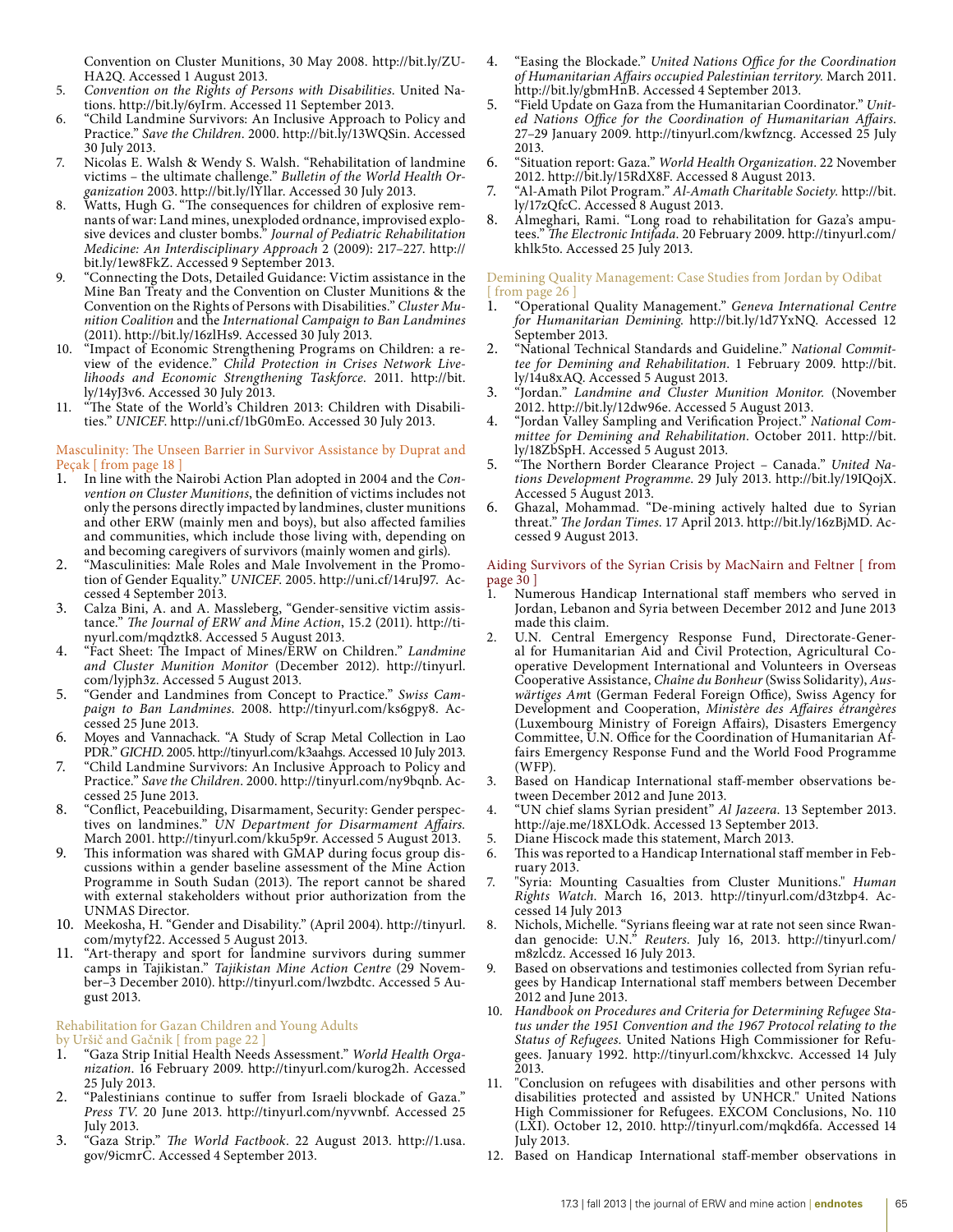Zaatari camp in Jordan in July 2013.

- 13. Based on Handicap International staff-member observations in June 2013 in Jordan and Lebanon.
- "UN humanitarian agencies announce major new funding push for Syria crisis." United Nations High Commissioner for Refugees. 7 June 2013. http://tinyurl.com/mu7kn46. Accessed 15 July 2013.
- 15. "Syria: Authorize Cross-Border Humanitarian Aid." *Human Rights Watch*. http://bit.ly/12mM8yj. Accessed 17 September 2013.

Spirit of Soccer in the Zaatari Refugee Camp by Geddes [ from page 36 ]

- 1. Omari, Shazdeh. "As violence soars, a photographic look inside the Zaatari camp in Jordan." *The Women's Media Center*. 19 August 2013. http://tinyurl.com/onurry4. Accessed 28 August 2013.
- 2. "Platini visits Jordan, meets with Prince Ali." *Jordan Football Association*. 17 June 2013. http://tinyurl.com/oop85t5. Accessed 18 September 2013.
- 3. "AFDP and PepsiCo celebrate World Refugee Day with 'Kick for Hope.'" *Jordan Football Association*. 19 June 2013. http://tinyurl. com/kvuwhsq. Accessed 18 September 2013.
- 4. "Football Workshop Looks to 'Bring Normality Back to Zaatari Children.'" *Save the Children*. 11 July 2013. http://tinyurl.com/ kbjzc35. Accessed 18 September 2013.

Self-Help Ammunition Destruction Options Worldwide (SHADOW) by Moroney and Gamst [ from page 40 ]

- 1. "UEMS by Year (1987–2013)." *Small Arms Survey.* http://bit. ly/1fV7FKg. Accessed 7 October 2013.
- 2. "UNDAC Environmental Emergency Assessment: Ammunitions Depot Explosions Brazzaville, Congo, March 2012." *Joint UNEP/ OCHA Environment Unit.* 2012. http://tinyurl.com/p4qw2uh. Accessed 30 July 2013.
- 3. King, Benjamin. "Unplanned Explosions at Munitions Sites." *Small Arms Survey*. 2012. http://tinyurl.com/nfrfuag. Accessed 30 July 2013.
- 4. *Convention on Cluster Munitions*, Article 3, Dublin, 30 May 2008. http://tinyurl.com/p54cjof. Accessed 31 July 2013.
- 5. "Self-Help Options for Destruction of Cluster Munition Stockpiles." *Norwegian People's Aid*. 2010. http://tinyurl.com/qj52v2j. Accessed 30 July 2013.
- 6. "Options for the Demilitarisation of Cluster Munition Stockpiles." *C King Associates Ltd*. 2009.
- 7. "Research and Development Center." *Golden West Humanitarian Foundation*. http://bit.ly/19vHOiJ. Accessed 7 October 2013.
- 8. *International Ammunition Technical Guidelines, IATG* 06:40. UNODA. 2011: IV. http://tinyurl.com/mav584o. Accessed 30 July 2013.

Has the CCM Accommodated Gender? by Mahdawi [ from page 44 ]

- 1. Enloe, Cynthia. *Does Khaki Become You? The Militarisation of Women's Lives*. Berkeley: University of California Press, 1983.
- 2. "Gender Guidelines for Mine Action Programmes." *UN Mine Action Service Booklet.* March 2010. http://bit.ly/Nm5CiI. Accessed 18 December 2012.
- 3. "Fatal Footprint: The Global Human Impact of Cluster Munitions." *Handicap International Report.* November 2006. http://bit. ly/15TAnUu. Accessed 15 July 2012.
- 4. Nystuen, Gro and Stuart Casey-Maslen. *The Convention on Cluster Munitions: A Commentary.* Oxford: Oxford University Press, 2010.
- 5. "Impact of Mines/ERW on Women and Children." *Landmine and Cluster Munition Monitor Fact Sheet*. November 2010. http://bit. ly/15TADCU. Accessed 27 June 2012.
- 6. "Cluster Munition Victims." *International Committee of the Red-Cross*. February 2008. http://tinyurl.com/ng2ltzb. Accessed 3 September 2013.
- 7. *Convention on Cluster Munitions*. http://bit.ly/gohLoe. Accessed 7 February 2013.
- 8. Bennoune, Karima. "Do We Need New International Law to Protect Women in Armed Conflict?" *Case Western Reserve Journal of International Law* 38 (2006): 363–390.
- 9. Manchanda, Rita. "Gender Conflict and Displacement Contesting 'Infantilisation' of Forced Migrant Women." *Economic and Political Weekly.* (11 September 2004): 4179–4186.
- 10. Mill, J.S. *Principles of Political Economy with Some of their Applications to Social Philosophy.* London: George Routledge & Sons, 1891.
- 11. Otto, D. "Disconcerting 'Masculinities:' Reinventing the Gendered Subject(s) of International Human Rights Law." In *International*

*Law: Modern Feminist Approaches*, edited by Doris Buss and Ambreena Manji, 105–129. Oxford & Portland: Hart, 2005.

- 12. de Beauvoir, Simone. *The Second Sex*. London: Vintage, 1997.
- 13. Reanda, Laura. "Human Rights and Women's Rights: The United Nations Approach." *Human Rights Quarterly* 3.2 (1981): 11-31.
- 14. Carpenter, R. Charli. "'Women, Children and Other Vulnerable Groups:' Gender, Strategic Frames and the Protection of Civilians as a Transnational Issue." *International Studies Quarterly* 49 (2005): 295–334.
- 15. "Gender and Landmines from Concept to Practice." *Swiss Campaign to Ban Landmines Report.* May 2008. http://bit.ly/1eCyQYZ. Accessed 26 July 2012.
- 16. *Convention on Prohibitions or Restrictions on the Use of Certain Conventional Weapons Which May be Deemed to be Excessively Injurious or to Have Indiscriminate Effects*. http://bit.ly/Y7AXJF. Accessed 8 July 2012.
- 17. Tickner, J. Ann. *Gender in International Relations: Feminist Perspectives on Achieving Global Security.* New York: Columbia University Press, 1992.
- 18. Rehn, Elisabeth and Ellen Johnson Sirleaf. *Women, War and Peace: The Independent Experts' Assessment on the Impact of Armed Conflict on Women and Women's Role in Peace-building*. UNIFEM. 2002. http://bit.ly/oXrLKk. Accessed 14 July 2012.
- 19. Reiterer, Markus A. "Assistance to Cluster Munition Victims: A Major Step Toward Humanitarian Disarmament." *Disarmament Forum* 1 (2010): 25–35.
- 20. Bunch, Charlotte. "Global Campaign for Women's Human Rights: Where Next after Vienna?" *St. Johns Law Review* 69.1-2 (1995): 171– 178.
- 21. Calza Bini, Ariann, email correspondence with author. 4 July 2012.
- Abramson, Jeff. "Treaty Analysis: The Convention on Cluster Munitions." *Arms Control Today* 38.10 (2008): 49–51.
- 23. Wareham, Mary, skype correspondence with author. 4 July 2012.
- 24*. International Covenant on Economic, Social and Cultural Rights*. http://bit.ly/15ljZuG. Accessed 20 July 2012.
- 25. *International Covenant on Civil and Political Rights*. http://bit.ly/ PnOJnn. Accessed 20 July 2012.
- 26*. Convention on the Elimination of All Forms of Discrimination against Women. United Nations*. http://bit.ly/egOmY. Accessed 23 July 2012.
- 27*. Convention on the Rights of Persons with Disabilities. United Nations*. http://bit.ly/Wki2J. Accessed 28 July 2012.
- 28. "Beijing Platform for Action." *United Nations.* http://bit.ly/6meGXn. Accessed 1 August 2012.
- 29. "Secretary-General's message on International Day for Mine Awareness and Assistance in Mine Action." *United Nations*. http:// bit.ly/Z39Wqe. Accessed 9 August 2012.
- 30. For example, "Human Rights Committee, General Comment No 28: Equality of Rights between Men and Women (Article 3)." *United Nations.* http://bit.ly/Y2wdCr. Accessed 9 August 2012.
- 31. "Vientiane Action Plan." http://bit.ly/WjU9Xz. Accessed 9 August 2012.

Miniature Aerial Photography Planes in Mine Action by Cruz and Eriksson [ from page 50 ]

- 1. Corner, Alan. "Commercial Unmanned Aircraft Systems: Breaking down the barriers to UAS deployment." *Helios Adviser* 4. February 2011. http://bit.ly/19eixeA. Accessed 18 September 2013.
- 2. Küng, Olivier et al. "The accuracy of automatic photogrammetric techniques on ultra-light UAV imagery." Paper presented at Unmanned Aerial Vehicle in Geomatics conference, Zurich, Switzerland. 14–16 September 2011.
- 3. Skrzypietz, Therese. "Unmanned Aircraft Systems for Civilian Missions." *BIGS Policy Paper* 1, February 2012. http://bit.ly/WorC1a. Accessed 18 September 2013.
- Staffed by mine action experts, GICHD is an international nonprofit organization based in Switzerland. GICHD, in partnership with others, strives to provide capacity-development support, undertake applied research and develop standards aimed at increasing the performance and professionalism of mine action. In addition, GICHD supports the implementation of relevant instruments of international law and manages the development and review of the International Mine Action Standards on behalf of the U.N. Mine Action Service to guide the planning, implementation and management of mine action programs.
- 5. MUAVs have a relatively short range of less than 10 km and usually weigh less than 30 kg. Their flight endurance is a maximum of 2